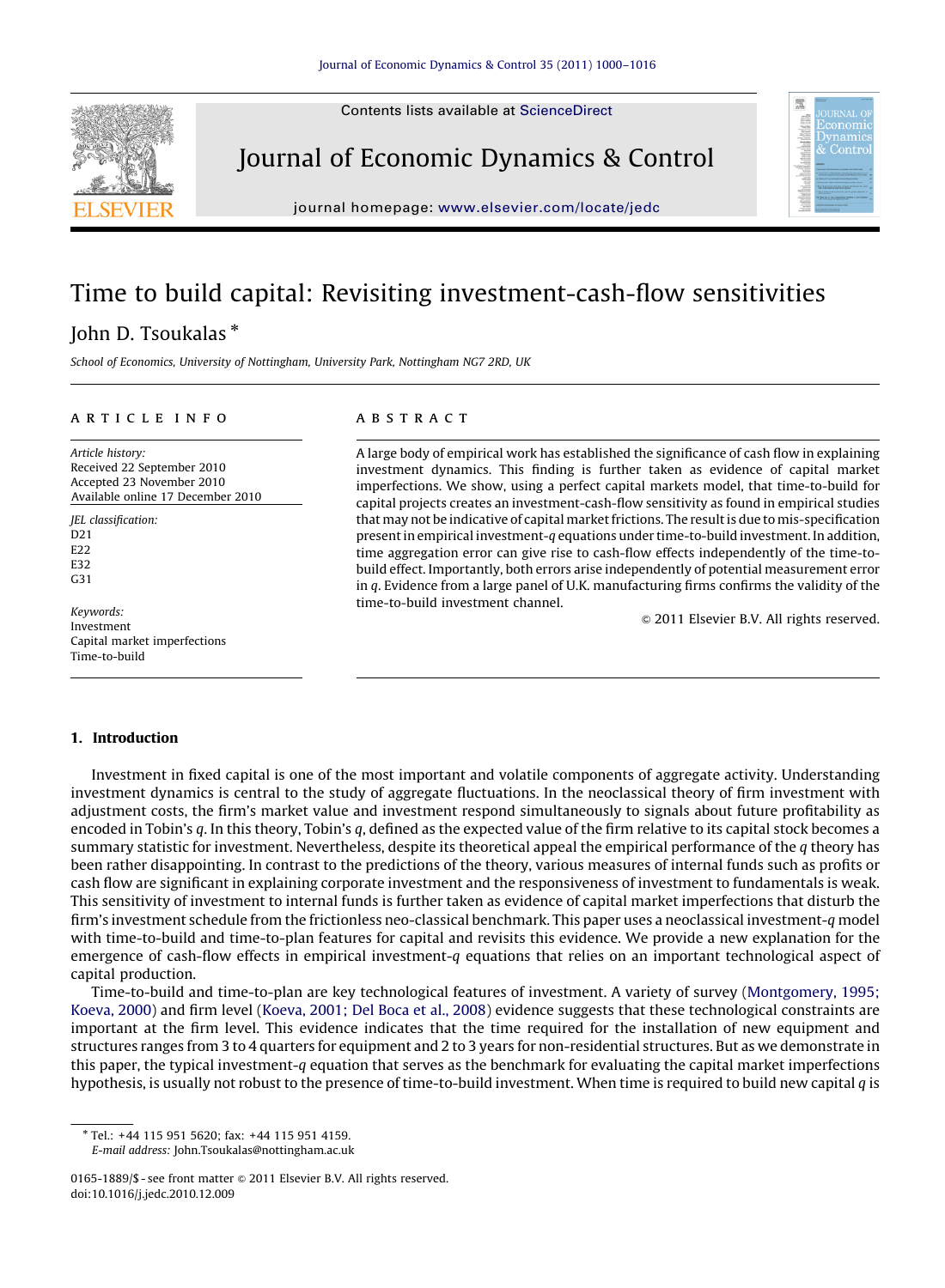no longer a sufficient statistic for investment. This result arises because under time-to-build an additional state variable significantly affects optimal investment decisions. Investment consists of new and partially finished projects that have not yet become productive capital. In addition to q the sum of current expenditures on existing incomplete projects belongs to the right hand side of the investment regression. In other words, when the firm decides—on the basis of new information about future investment opportunities—how many new projects to initiate, past projects already under way influence that decision, i.e. they constitute a state variable for this decision. The perfect capital markets model we use allows us to characterize this state variable analytically and show how it induces specification error in the typical investment-q equation. More importantly, we show this state variable is strongly correlated with cash flow and thus when not included among the right-hand-side variables of the regression, induces a positive investment-cash-flow sensitivity that is nevertheless not indicative of capital market imperfections.

We use the model to calibrate and simulate an industry to the aggregate U.S. manufacturing sector. The specification error we identify renders q an insufficient summary statistic is the primary driver of cash-flow effects in our simulated investmentq regressions. Our results closely corroborate findings recently reported in [Eberly et al. \(2008\)](#page--1-0) although (as explained below), in contrast to theirs, our findings are free of measurement error in  $q$ . Nevertheless as we demonstrate, measurement error magnifies the specification error we identify. Further, our model provides an explanation for the emergence of lagged investment effects in empirical investment-q regressions, in addition to cash-flow effects. The importance of lagged investment effects is a largely overlooked empirical regularity, since most of empirical work focuses almost exclusively on the role of cash flow. But as [Eberly et al. \(2008\)](#page--1-0) note: ''Both cash-flow and lagged-investment effects have been found in virtually every investment regression specification and data sample.'' In our study—as in [Eberly et al. \(2008\)](#page--1-0)—we show that the lagged investment rate is an important determinant of current investment because it proxies for an omitted state variable. In [Eberly](#page--1-0) [et al. \(2008\)](#page--1-0) simulations, lagged investment proxies for a regime-switching component in a firms' demand schedule. In the present model with time-to-build, lagged investment has a different structural interpretation, capturing time-to-build effects for the construction of capital.

We further investigate whether our model can reproduce cross sectional differences in investment-cash-flow sensitivities reported in the majority of empirical studies that test for capital market imperfections (see for e.g. [Fazzari et al., 1988;](#page--1-0) [Gilchrist and Himmelberg, 1995](#page--1-0), and the survey by [Hubbard, 1998\)](#page--1-0). These studies find that firms which are thought a priorito be more vulnerable to imperfections in capital markets, e.g. small, young, with no dividends payout firms, exhibit higher investment-cash-flow sensitivities compared to firms that are thought to have ample access to external finance, e.g. large, old, dividend distributing firms. We show that the model is capable of reproducing this empirical regularity as long as the former group of (constrained) firms have longer time-to-build investment schedules compared to the latter group of (unconstrained) firms. For this purpose we bring to light evidence from large samples of U.S. (Compustat) and U.K. (Datastream) manufacturing firms that strongly suggests constrained firms to have longer time-to-build investment schedules compared to unconstrained firms.

The presence of mis-specification under time-to-build begs the question of whether and how we can mitigate it when undertaking empirical work within the  $q$  framework. We show that we can approximate the omitted state variable with two readily available variables, namely the lagged investment rate and the growth rate of the capital stock. We evaluate the usefulness of this approximation for empirical work in our simulated environment and find that it performs almost as well as its theoretical counterpart, nearly eliminating the cash-flow effect from the investment regression. We then test the predictions of the theoretical model in a large panel of U.K. manufacturing firms and find results that are remarkably consistent with the proposed time-to-build channel. When we include the two variables above as right-hand-side regressors in the empirical investment- $q$  equations we find a significant improvement in the fit of the regression equations. More importantly, the inclusion of these controls nearly eliminates both the cash-flow sensitivity of investment and the cross sectional difference in the cash-flow coefficients. Finally, independently of the time-to-build effect above we show that a cash-flow effect can emerge in an investment-q equation when researchers estimate an investment-q regression using annual data—a practice followed in the majority of studies—that are aggregated from more frequent factor input decisions. This time or temporal aggregation error has been highlighted in the context of capital and labor adjustment cost estimates by [Hall \(2004\)](#page--1-0) but as far as we know the implications in an investment-q framework have not been explored.

Recent work by [Erickson and Whited \(2000\),](#page--1-0) [Gomes \(2001\),](#page--1-0) [Cooper and Ejarque \(2003\),](#page--1-0) [Alti \(2003\),](#page--1-0) [Cummins et al. \(2006\)](#page--1-0), [Abel and Eberly \(2003\),](#page--1-0) also cast doubt on the validity of investment-cash-flow sensitivities as an indicator of capital market imperfections. [Erickson and Whited \(2000\)](#page--1-0), [Gomes \(2001\)](#page--1-0) and [Cummins et al. \(2006\)](#page--1-0) stress that cash-flow effects may arise because Tobin's q is measured with error. [Cooper and Ejarque \(2003\)](#page--1-0) emphasize market power that creates a divergence between average and marginal q while in [Alti \(2003\)](#page--1-0) Tobin's q is a noisy measure of fundamentals and cash flow is highly informative about long-run profitability. Finally, in [Abel and Eberly \(2003\)](#page--1-0) cash-flow effects arise as a result of specification error induced by changes in the user cost of capital. Yet, our contribution is rather different from all the above. First, in timeto-build, we provide a new and important channel for the emergence of significant cash-flow effects in investment-q regressions. Importantly, this channel receives considerable support from the data. Second, in contrast to the studies above our findings do not involve any mis-measurement between average and marginal  $q$  and thus are not driven by measurement error.

The rest of the paper is organized as follows. Section 2 describes the model. Section 3 discusses the solution and calibration. In Section 4 results from the simulated version of the model are presented. Section 5 concludes.